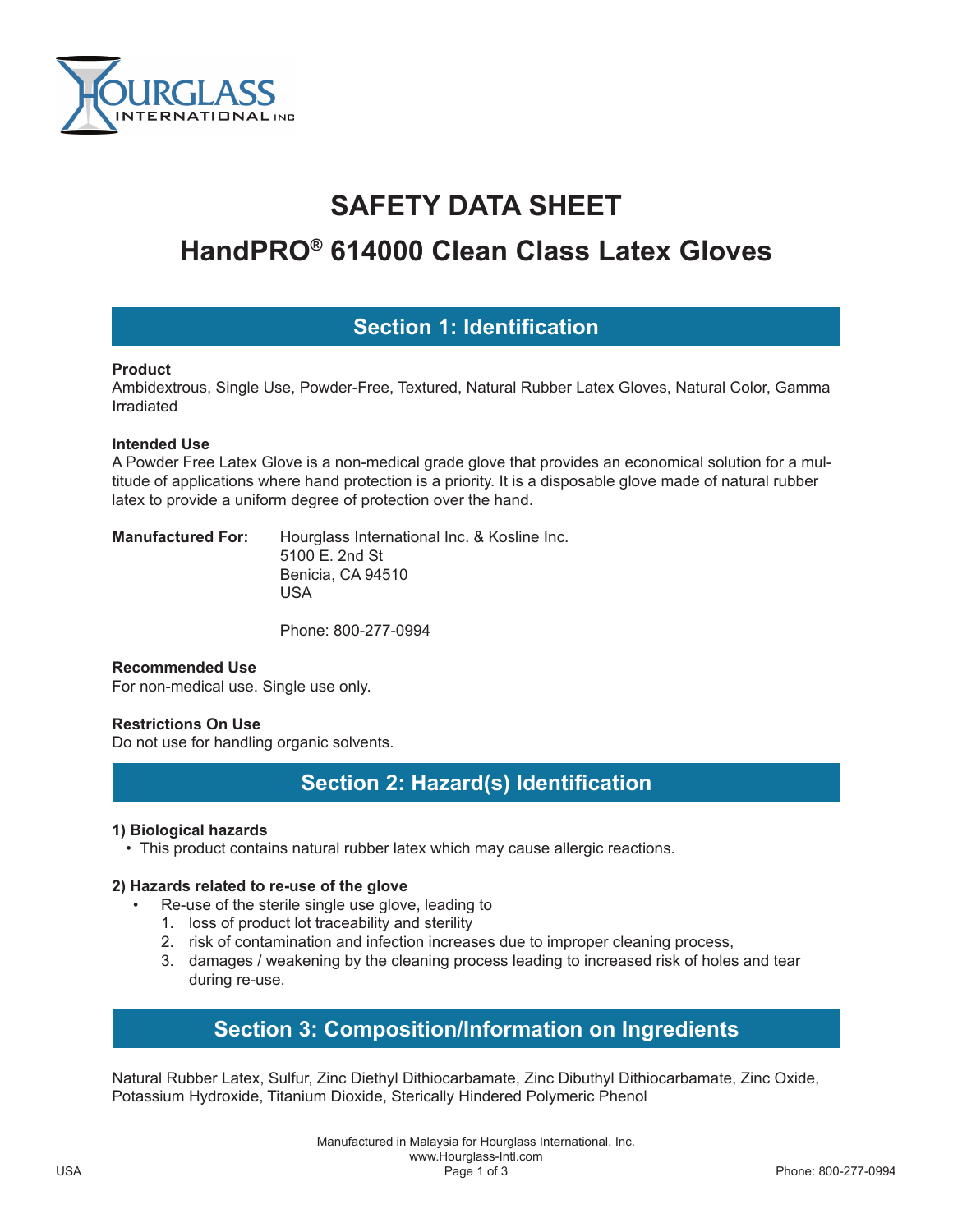# **Section 4: First-Aid Measures**

None, as glove is non-hazardous.

## **Section 5: Fire-Fighting Measures**

**Extinguishing Media** : Foam, Carbon Dioxide, Water, Dry Powder and Fire Extinguishing Media may be used.

**Flash Point** : N/A

**Section 6: Accidental Release Measures**

None.

### **Section 7: Handling and Storage**

- The product should be stored in a cool, dry place avoiding exposure to direct sunlight, high temperature and humidity.
- After the package is open, direct sunlight, fluorescent lighting and devices generating ozone should be avoided, and the product should be kept away from X-ray apparatus.
- Do not store these gloves with organic solvents as these solvents can degrade the glove.
- Ventilation is not necessary under normal storage condition.

### **Section 8: Exposure Controls/Personal Protection**

None.

### **Section 9: Physical and Chemical Properties**

**1) Feature**

Irradiated, Powder-Free, Single Use, Textured, Beaded Cuff, Ambidextrous, Latex Gloves

**2) Form**

Soft solid form

**3) Color**

**Natural** 

# **Section 10: Stability and Reactivity**

Stability : Stable Condition to Avoid : None Incompatible Material : Gloves are easily contaminated while in contact with copper content material.

> Manufactured in Malaysia for Hourglass International, Inc. www.Hourglass-Intl.com